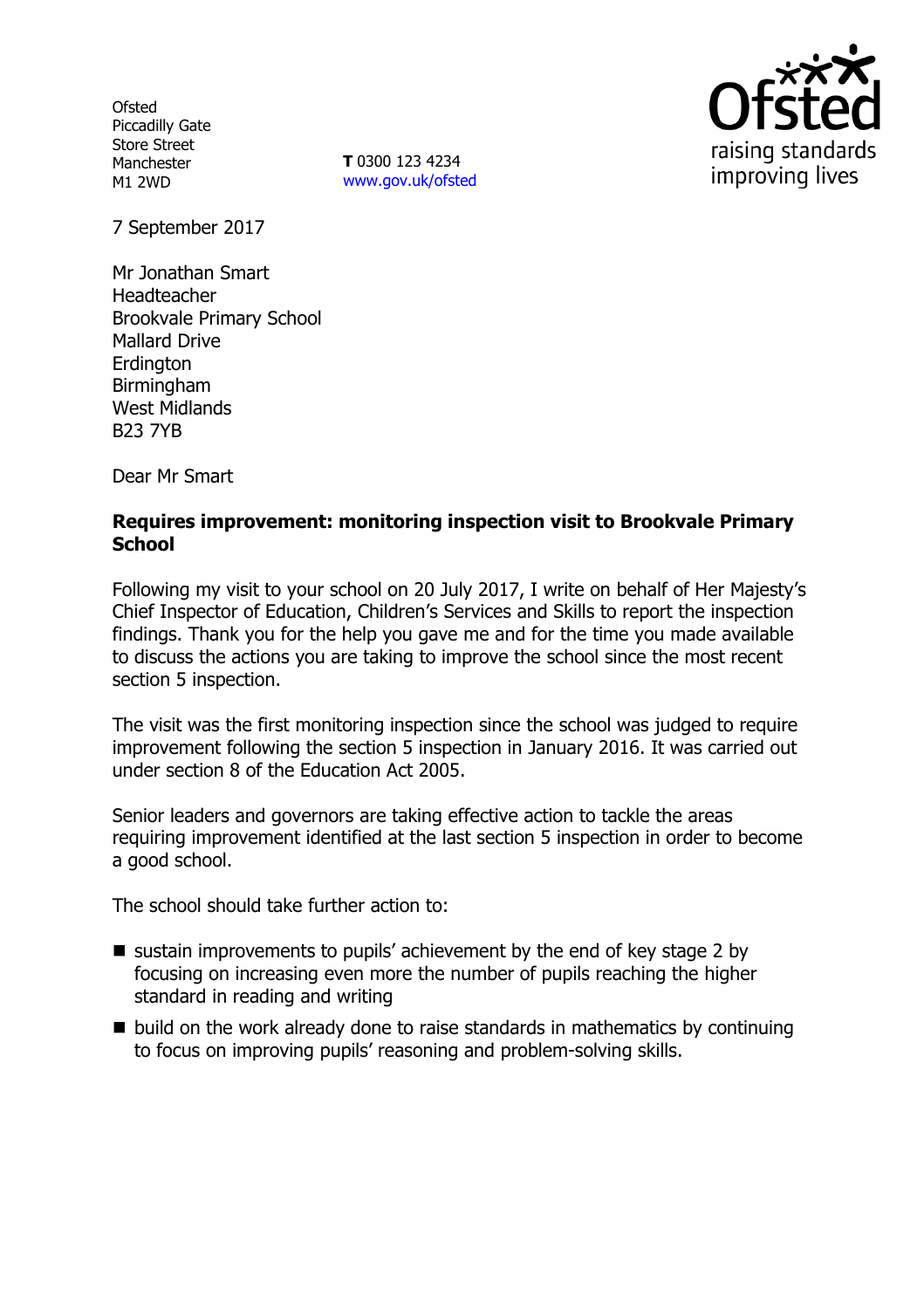

## **Evidence**

During the inspection, I met with you, the two deputy headteachers and three members of the governing body including the chair. I also met with the chief executive officer of the multi-academy trust, the Arthur Terry Learning Partnership, and an executive headteacher from one of the trust's outstanding primary schools. I held a telephone conversation with a national leader of governance who was commissioned by the trust to carry out a review of governance and of pupil premium spending. I visited lessons with you and your senior leadership team and we discussed in detail pupils' achievement in mathematics and the measures taken to improve teaching and learning since the previous inspection. I considered the school's self-review of its progress since the inspection in January 2016 and evaluated with you and your senior leaders the impact of actions taken and set out in your development plan. I checked the school's single central record, and staff vetting and safeguarding procedures.

### **Context**

At the time of the previous inspection in January 2016, you were an executive headteacher of two schools, including this one, in the Arthur Terry Learning Partnership. You returned to Brookvale Primary School full time in September 2016 to secure more rapid improvement. The chair of the governing body took over from the previous chair in April 2017. The previous chair is now vice-chair of the governing body. The trust and governors have appointed five new teachers, who will start in September 2017, to replace staff who will be leaving at the end of this school year.

### **Main findings**

In a relatively short space of time, significant improvements to pupils' achievement demonstrate that you and the two deputy headteachers provide very effective leadership. There have also been improvements in the quality of governance. The external reviews of governance and of the oversight and spending of pupil premium funds have been effective. Changes to the composition and involvement of the governing body also indicate that there is much improved capacity for governors to hold leaders and staff to account for pupils' achievement and teachers' performance.

■ There is a strong consensus among leaders, staff and governors that everyone is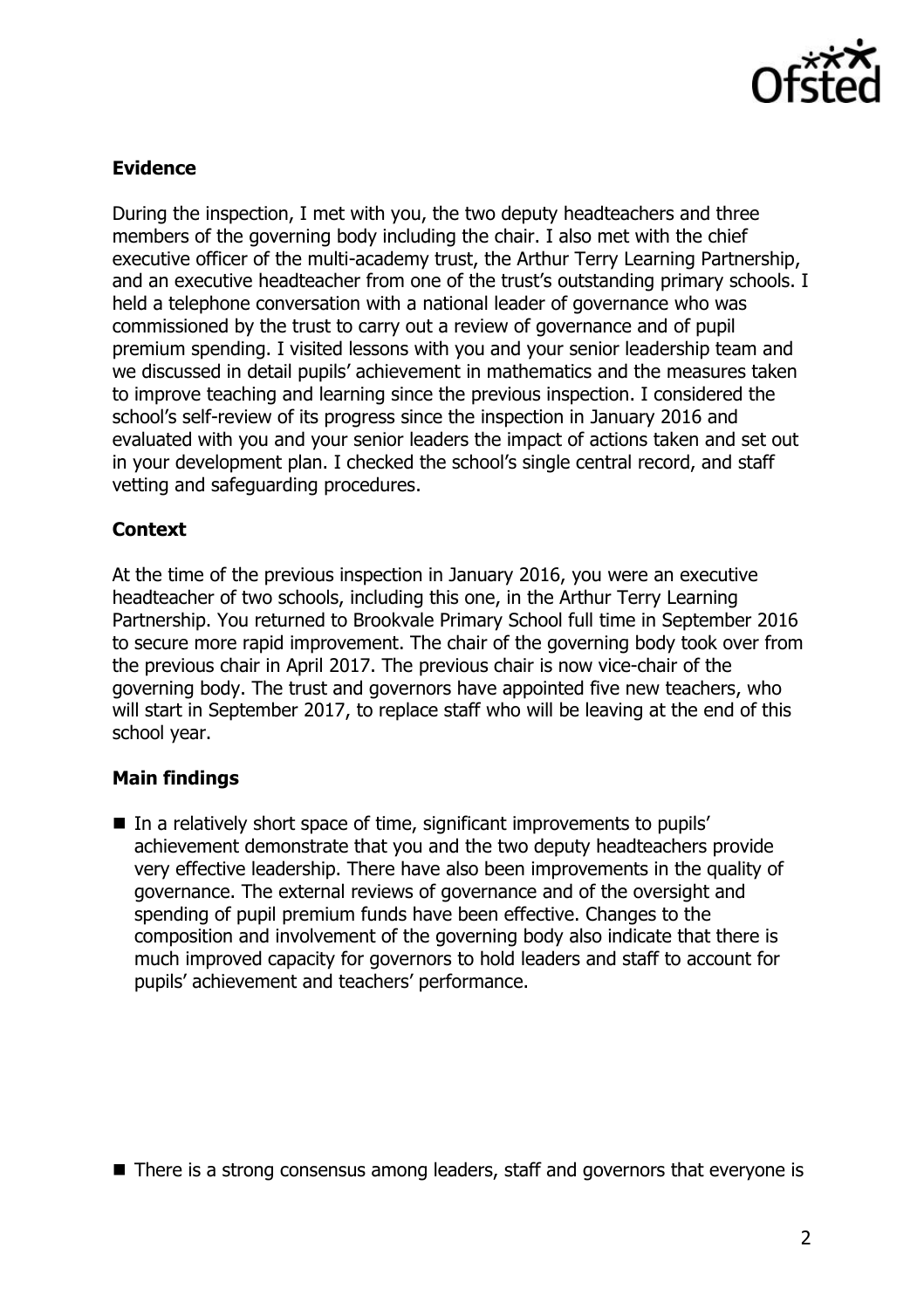

pulling together. School improvement is gathering momentum. You and the senior and middle leadership teams, including subject coordinators and phase leaders, are regularly and effectively monitoring teaching and learning. You have empowered leaders and staff to take on more direct responsibility for the quality of teaching and learning. This is a significant improvement since the previous inspection. Staff are increasingly gaining confidence in managing the subjects and topics planned across the curriculum which enliven and interest pupils. The pupils I spoke with during the visit are energised by what you and the staff provide for them. They thoroughly enjoy coming to school and this is reflected in good attendance rates.

- Much improved outcomes for pupils show that leaders' and governors' actions, as well as the effective intervention of the trust, are having a very positive effect on raising achievement and improving teaching. The most recent pupils' outcomes show a significant rise in pupils' attainment and progress at all key stages. Early years outcomes, phonic screening results in Years 1 and 2, and outcomes by the end of Year 6 compare very well with last year's national figures. The recent results from this year's national tests and teacher assessments show marked improvement in pupils' attainment and progress in reading, writing and mathematics by the end of key stages 1 and 2. More remarkable has been the significant increase in the proportion of pupils reaching high standards and more of them than previously are now learning in greater depth. As you well know, this was the first of three areas for improvement cited at the time of the previous inspection. In addition, the difference in the achievement of disadvantaged pupils compared with that of other pupils nationally who are not disadvantaged is diminishing and closing quickly. This was the second of three areas for improvement highlighted by the previous inspection.
- We discussed the methods being adopted by teachers and support staff that have led to high standards in phonics in key stage 1. These very positive outcomes build on the very good achievement of children in the early years. For the last three years, outcomes in the early years and key stage 1 have been very positive and are improving still further. Leaders and governors are also building on these improved outcomes by recruiting teachers and leaders who have a strong track record.
- The trust and senior leaders have been instrumental in checking and monitoring teachers' performance to eradicate weak or inadequate teaching. There are now very clear accountability measures that lie at the heart of you and your leadership team's endeavours to continue improving outcomes and teaching. Assessment has also improved as teachers and leaders are now able to track accurately pupils' progress. This was also cited as a weakness at the time of the previous inspection.

■ The leadership and oversight of provision for pupils who have special educational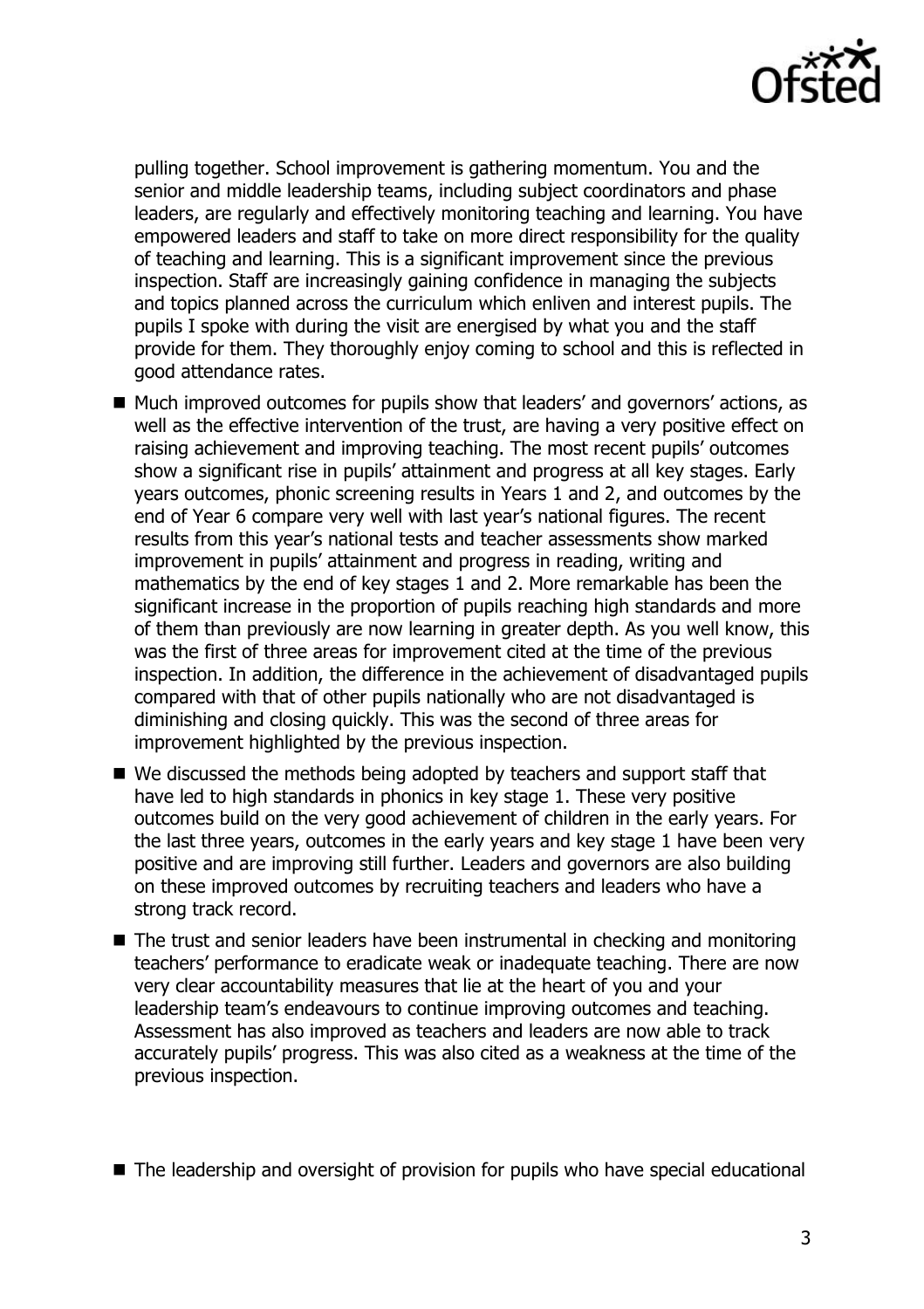

needs and/or disabilities have improved very well. One of the deputy headteachers explained to me the measures she has adopted to monitor, track and plan the right interventions and support for pupils who have additional learning needs. All policies and reports to parents, staff and governors comply with requirements, which was not the case at the time of the previous inspection. There are now more robust and accurate assessments of pupils' additional learning or behavioural needs which are helping teachers and support staff plan the right work and interventions for pupils.

- Senior leaders carry out rigorous checks of teaching, and pupils' work and progress, which accounts for your accurate assessment of improvement since the previous inspection. The two deputy headteachers are very active and effective in managing improvement. One is overseeing the teaching of mathematics and we discussed during this monitoring inspection the improvements we could see in pupils' mathematics books and assessment outcomes. Senior leaders and staff with management responsibilities have effective strategic plans in place that guide them towards sustained improvement. The school's action plans identify the right priorities for improvement and areas that still need further work. The deputy headteachers have been particularly effective in helping you to monitor the quality of teaching and improve pupils' outcomes in mathematics as well as the achievement of pupils who have special educational needs and/or disabilities.
- Your staff team recognises that there is still work to be done to sustain improvements. For example, there is scope to increase still further the proportion of pupils capable of exceeding age-related standards in reading and writing in key stage 2. The current focus on problem solving and reasoning in mathematics is raising standards, although we discussed that here too there is still room for improvement. Leaders and staff recognise, rightly, that pupils still need to be given even more opportunities to apply their calculation skills to challenging and varied problem-solving activities.

# **External support**

Following the inspection in January 2016, the support and challenge provided by the trust have been effective. In addition, the headteacher has a strong track record for school improvement. After carrying out an executive headteacher role across two schools in the trust, the decision to appoint the headteacher full time to Brookvale Primary School has also been very effective. The partnerships with other schools across the trust are now well established and effective. For example, the use and involvement of an executive headteacher from an outstanding primary school in the trust are also helping staff and leaders to see and share best practice. The trust and the school's leaders and governors have effective systems in place to secure accurate evaluations of the school's work. Leaders, staff and governors are clearly steering the school on a journey towards becoming a good school.

I am copying this letter to the chair of the governing body, the chief executive